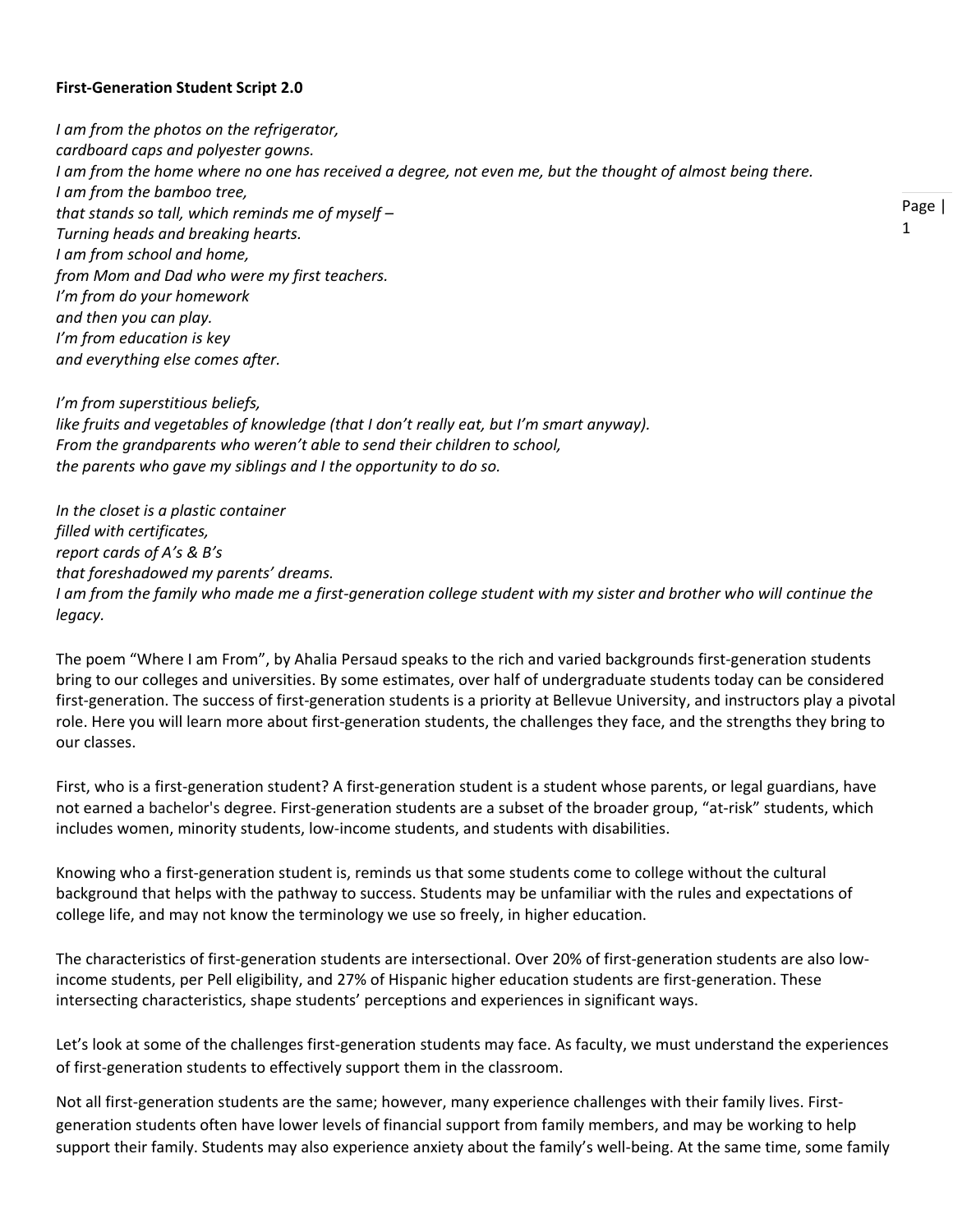members may not fully understand, or appreciate the student's commitment to their academic success. Some family members may see the student as turning their back on the family by attending college. Many first-generation students report intense feelings of "breakaway guilt", which is the belief that pursuing a college degree, means leaving their family behind.

Mahad Olad powerfully captures the tension felt by many first-generation students, writing,

2 *"I hail from a community that has been emotionally and psychologically traumatized by decadeslong civil war, mass migration and displacement. Millions of Somalis have resettled all over the globe, forming exceptionally tight-knit communities in their host countries as a survival mechanism. Family, religion, and community are the nucleus of Somali life.*

Page |

*The decision to pursue postsecondary education outside of my home came with the price of leaving my family behind. It was emotional and tumultuous. Many first-generation students — particularly those from racial and ethnic minority backgrounds like me — struggle to reconcile two frequently opposing forces: family membership and educational mobility. What are we supposed to do when our familial obligations conflict with our academic and professional aspirations? I still don't have an answer to this question."*

First-generation students use campus resources, such as tutoring, academic advising, and health services less often than their peers. There are several possible reasons for this. First, they may not be aware of the range of services available to them, or may be concerned that there are costs associated with the services. Second, they may assume that their work and family obligations will prevent them from accessing services. And finally, first-generation students' unwillingness to access help may be related to "imposter syndrome", which is the feeling that they don't belong, or don't have the skills or intelligence to succeed in college.

First-generation student Jared Jaramillo explains,

*"You feel like the only reason you are there is because somebody made a mistake. You feel like any moment you are going to slip up. You are going to make a mistake so big, and somebody is going to tell you to just go home."*

Now that we know who our first-generation students are, and have greater awareness of the challenges they may face, we can think of strategies to support their success in our classes. At Bellevue University, we take an assets-based approach to working with first-generation students. We know that these students, by their "first" status, bring distinctive strengths including reflexivity, optimism, academic resilience, goal-orientation, civic-mindedness, and proactivity to the university. Our job is to help them maximize these strengths for their academic success. The libguide following this video, will help you identify strategies to help our first generation students.

## **References**

Banks-Santilli, L. (2015, June). Guilt is one of the biggest struggles first generation college students face. *Washington Post.* [https://www.washingtonpost.com/posteverything/wp/2015/06/03/guilt-is-one-of-the-biggest-struggles-first](https://www.washingtonpost.com/posteverything/wp/2015/06/03/guilt-is-one-of-the-biggest-struggles-first-generation-college-students-face/)[generation-college-students-face/](https://www.washingtonpost.com/posteverything/wp/2015/06/03/guilt-is-one-of-the-biggest-struggles-first-generation-college-students-face/)

Bussey, T.R. (2020, February). Understanding the challenges facing first generation college students. *Faculty Focus*. [https://www.facultyfocus.com/articles/effective-classroom-management/the-challenges-facing-first-generation-college](https://www.facultyfocus.com/articles/effective-classroom-management/the-challenges-facing-first-generation-college-students/)[students/](https://www.facultyfocus.com/articles/effective-classroom-management/the-challenges-facing-first-generation-college-students/)

Hands, A.S. (2020). Tapping into the assets of first-generation students during times of transition. *Information and Learning Sciences*, Vol. ahead-of-print No. ahead-of-print. https://doi.org/10.1108/ILS-04-2020-0065.